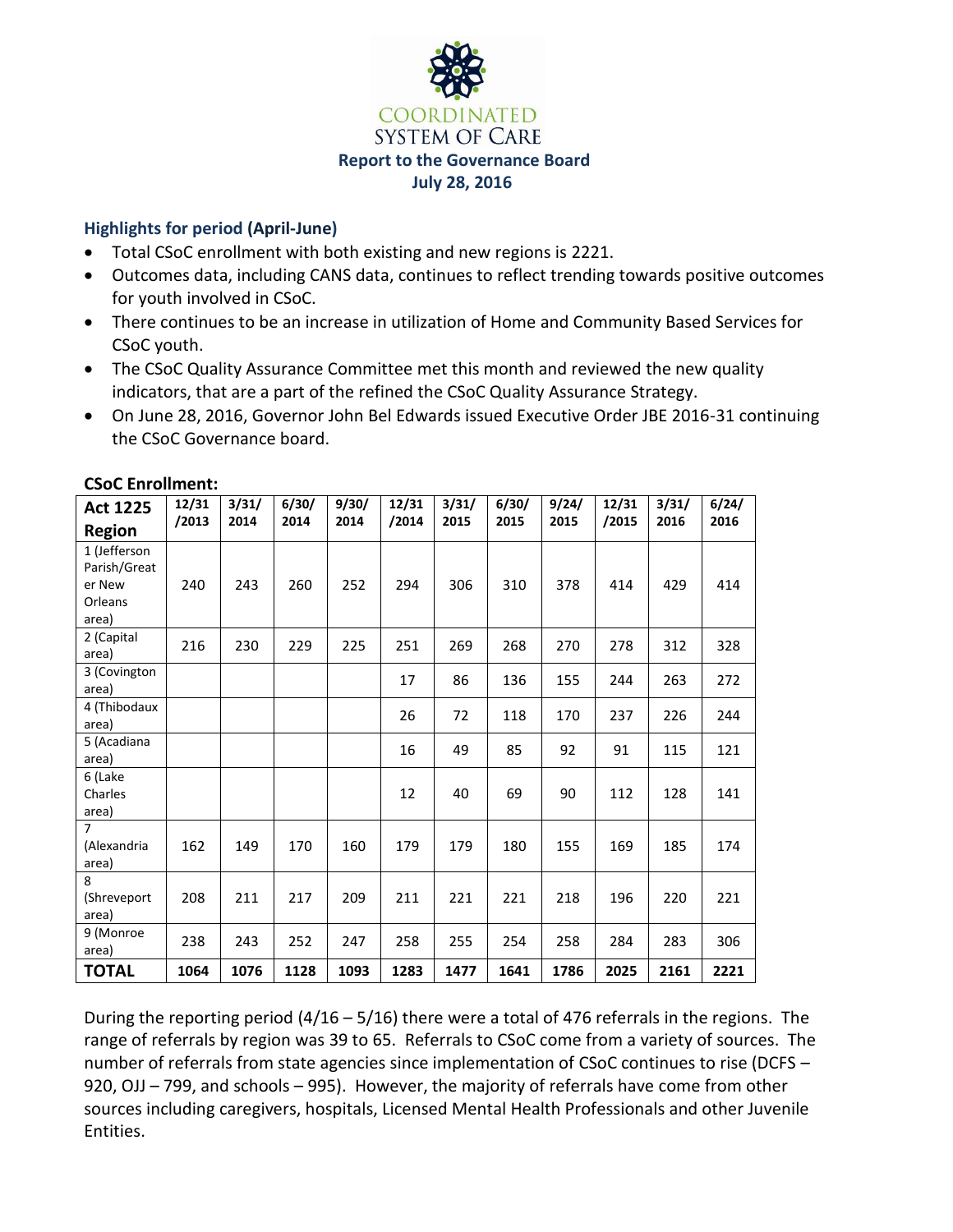| Referrals by Agency/Entity                 |         |         |                |  |  |
|--------------------------------------------|---------|---------|----------------|--|--|
|                                            |         |         |                |  |  |
| <b>REFERRING SOURCE</b>                    | 3/04/16 | 5/27/16 | <b>CHANGE</b>  |  |  |
| <b>DCFS</b>                                | 876     | 920     | 44             |  |  |
| <b>OII</b>                                 | 722     | 799     | T <sub>1</sub> |  |  |
| <b>OBH</b>                                 | 106     | 109     | 3              |  |  |
| DOE/School                                 | 924     | 995     | 71             |  |  |
| Caregiver                                  | 1794    | 2019    | 225            |  |  |
| <b>Hospitals</b>                           | 1140    | 1164    | 24             |  |  |
| <b>Licensed Mental Health Professional</b> | 1647    | 1719    | 72             |  |  |
| <b>Other Juvenile Entities</b>             | 523     | 558     | 35             |  |  |
| Self or Legal Guardian                     | 667     | 752     | 85             |  |  |
| Primary Care Physician (PCP)               | 33      | 37      | 4              |  |  |
| Other                                      | 1347    | 1387    | 40             |  |  |
| Total                                      | 9779    | 10459   | 680            |  |  |

#### CSoC State Governance Board-July 2016

Magellan

Per request from Board members, the table below reflects referrals by region over the last eight quarters. This table will continue to be included in the CSoC Director's Report.

#### **Act 1225 Region 9/30/ 2014 12/31/ 2014 3/31/ 2015 6/30/ 2015 9/24/ 2015 12/31 /2015 3/31/ 2016 5/27/ 2016** 1 (Jefferson Parish/Greater New Orleans area) 118 | 144 | 120 | 107 | 226 | 140 | 82 | 59 2 (Capital 2 (capital 121 | 148 | 136 | 136 | 155 | 113 | 52<br>area) 3 (Covington area) <sup>63</sup> <sup>113</sup> <sup>116</sup> <sup>104</sup> <sup>181</sup> <sup>94</sup> <sup>63</sup> 4 (Thibodaux area) <sup>38</sup> <sup>75</sup> <sup>72</sup> <sup>82</sup> <sup>107</sup> <sup>39</sup> <sup>39</sup> 5 (Acadiana area) <sup>38</sup> <sup>94</sup> <sup>89</sup> <sup>100</sup> <sup>69</sup> <sup>64</sup> <sup>52</sup> 6 (Lake Charles area)  $32 | 49 | 63 | 60 | 70 | 52 | 43$ 7 (Alexandria 2 (Alexandria | 48 | 80 | 70 | 89 | 59 | 85 | 81 | 52 8 (Shreveport area) 94 132 90 97 72 90 114 51 9 (Monroe area) 65 56 44 69 63 89 68 65 **TOTAL 446 731 791 838 861 983 707 476**

#### **CSoC Referrals by Quarter**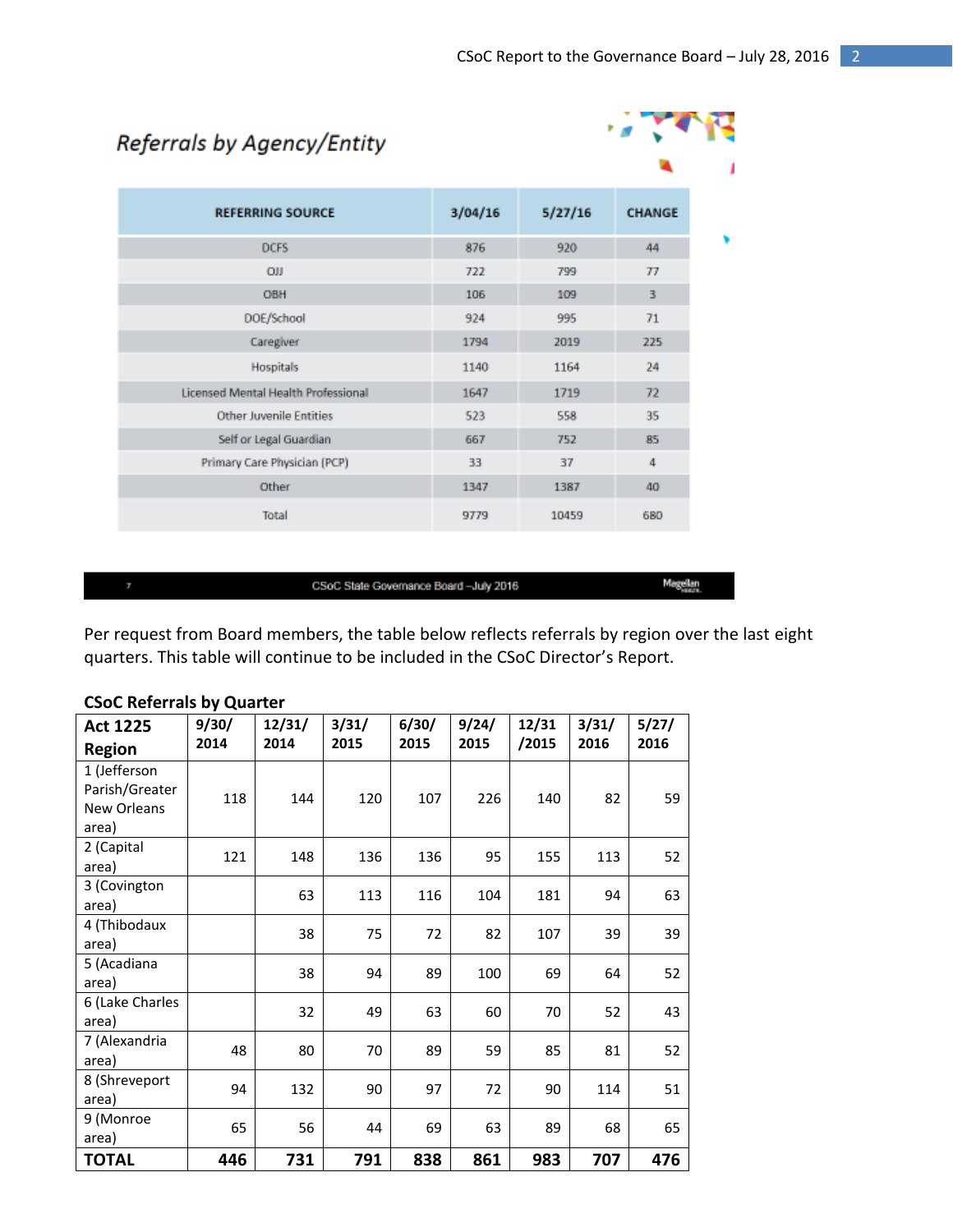The majority of children/youth enrolled in CSoC are male (1,367 or 64%). African-American is the predominant race of these young people representing 1,285 (60%). The age group with the highest enrollment is 13-16 years old (858 or 40%). Additional demographic detail is provided in Appendix B.

#### **Wraparound Agency (WAA) update:**

The state CSoC liaisons continue to provide technical assistance to their assigned wraparound regions as needed. In addition, the State and Magellan CSoC teams conduct twice monthly calls with each of the WAAs for information sharing and troubleshooting. In this quarter the OBH CSoC liaisons have conducted personnel record audits at WAAs as part of the certification process. In addition to their role of liaison, the state CSoC team has been actively involved in creating and monitoring the CSoC quality improvement strategy as well as monitoring for compliance to waiver assurances, and contract deliverables.

The Magellan CSoC team continues to work with the WAAs to ensure all documentation is submitted within the required timelines to support the eligibility of each child/youth enrolled in CSoC.

#### **Statewide Coordinating Council**

Outreach efforts to current and previous CSoC parents and youth to assess interest in SCC participation are underway.

#### **Family Support Organization update**

The OBH Family Lead regularly meets with FSO leadership to address growing enrollment, service provision and staff training needs. The FSO continues to focus its energy on staffing and service provision, in addition to growing local and national partnerships that ultimately improve service provision in Louisiana.

The following graph demonstrates FSO service provision since the implementation of CSoC. (The statewide FSO began providing services during April 2013.)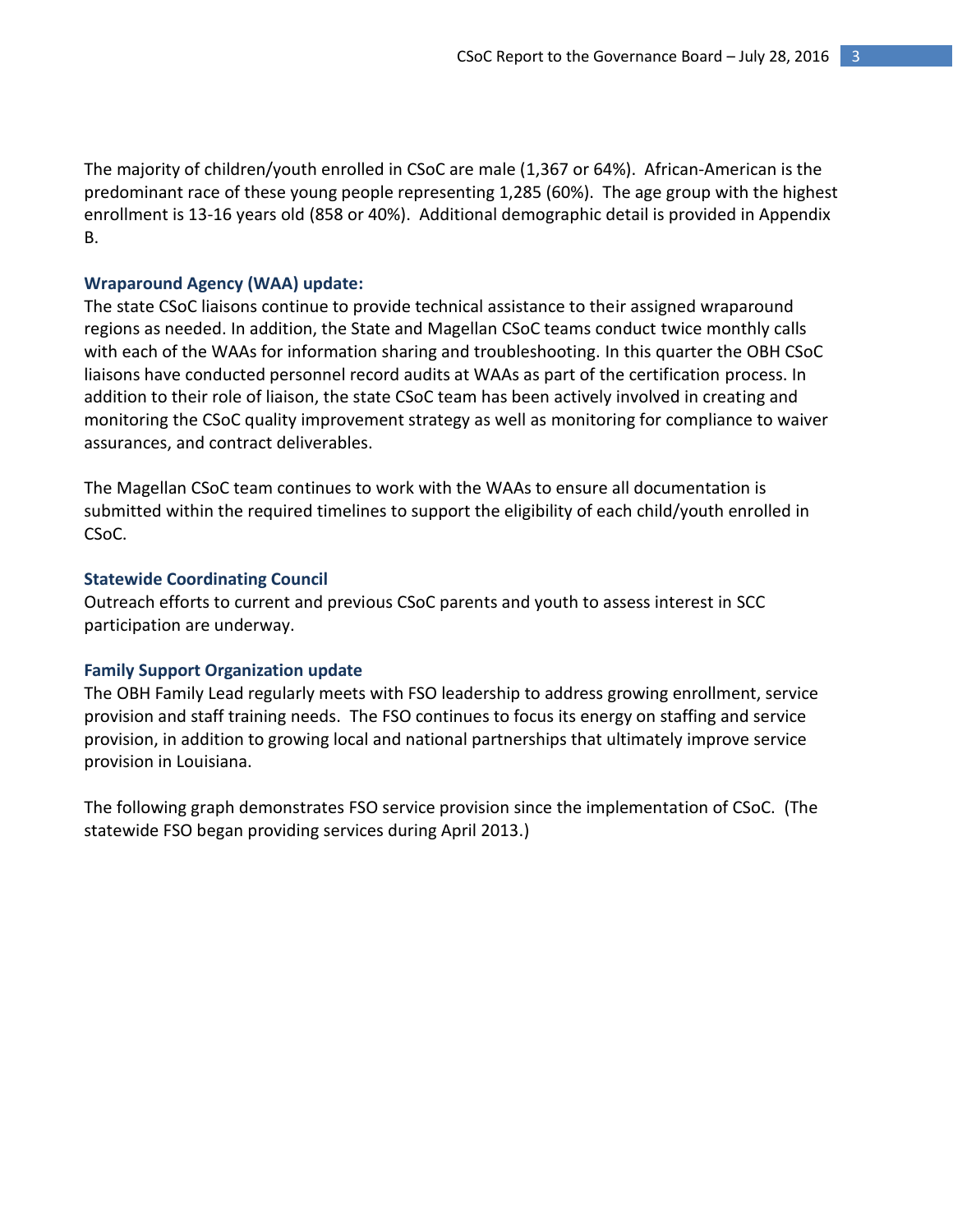Magellan



#### **Technical Assistance and Training:**

14

As reported last year, with the conclusion of the contract with University of Maryland for wraparound training, the CSoC Director and Family Lead worked with the wraparound agencies' trainers and coaches to finalize a Louisiana version of the Introduction to Wraparound Training. This Louisiana version of the "Introduction to Wraparound" training is based off of the National Wraparound Initiatives standards and principles and has been influenced by the skills and knowledge the WAA trainers and coaches gained during their work with the University of Maryland National Trainer.

CSoC State Governance Board-July 2016

In addition to the Introduction to Wraparound training, the CSoC Director and CSoC Family Lead have worked with the wraparound agencies to design targeted Intermediate Training Modules that support high fidelity wraparound practice. These modules are for experienced facilitators, to assist in continued skill development. These trainings will begin being used by all WAA agencies in April 2016.

In addition to the above, the state has contracted with two national wraparound trainers, who specialize in developing coaching skills and expertise. Laura Burger Lucas and Sharon Gentry will be working with the CSoC Director and CSoC Family Lead to deliver Introduction to Coaching training to the supervisor/coaches in the nine regional wraparound agencies. This project will include an Introduction to Coaching Training, regional sites visits, coaching calls and shared materials to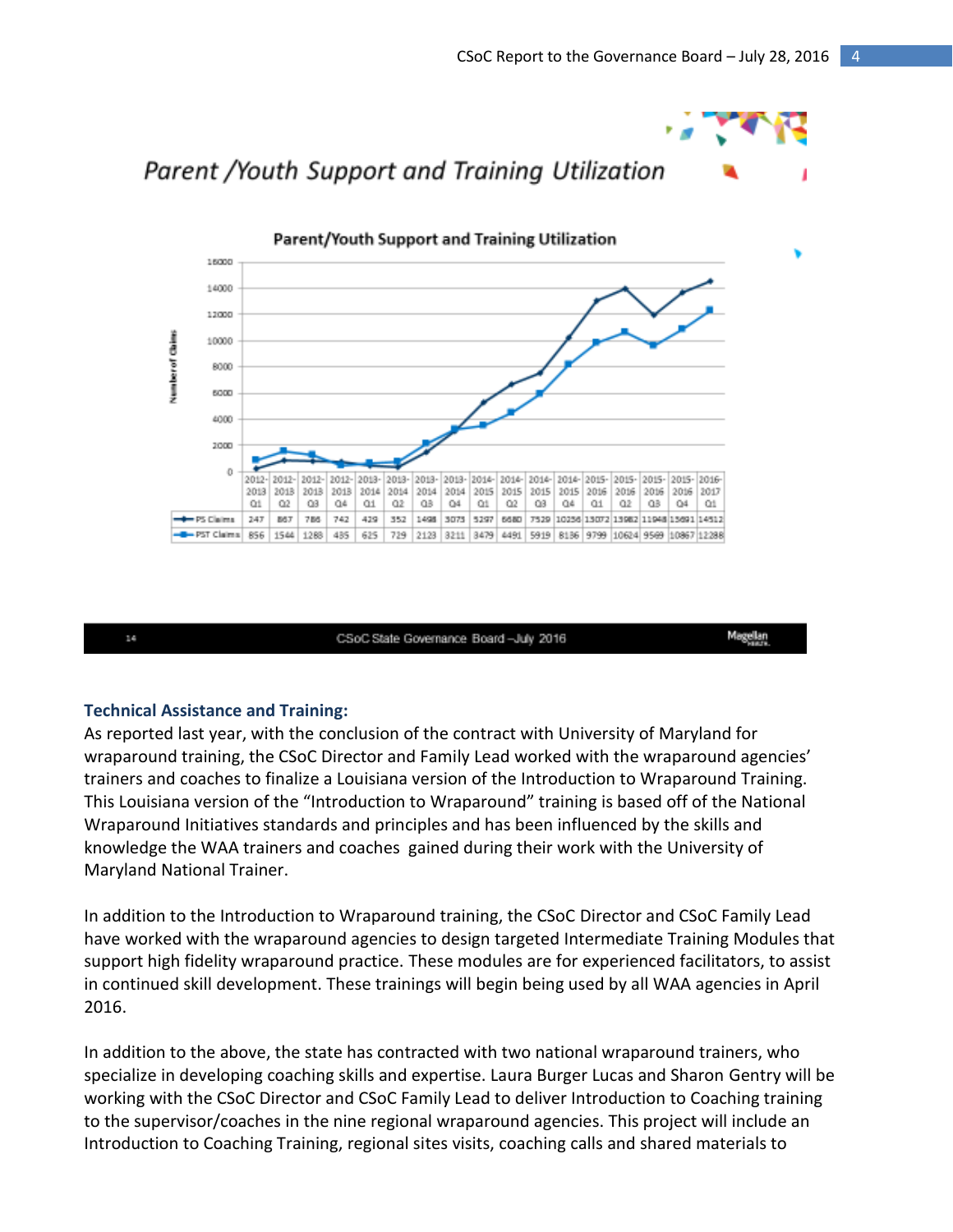enhance coaching skills throughout the state. The project will last until spring 2017 and will conclude with a 'train the trainer' for Introduction to Coaching to enhance sustainability.

#### **CSoC Finance and Audit Committee:**

The CSoC MOU SFY 15-16 has been approved and signed by the State agency Secretaries. Signed copies will be distributed to each Secretary next week.

#### **CSoC Quality Assurance (QA) Committee:**

Committee Chair, Cindy Guitrau will report to the Board during today's meeting.

#### **Provider Network:**

#### **Short-term Respite**

- The network currently has 15 STR providers
- New Waiver allowances announced in May will allow TFC provider type to provide Short-term Respite services
- The per-diem rate to be discussed with Medicaid
- A survey of TFC provider interest will be distributed July 2016

#### **Crisis Stabilization**

- The C Waiver amendment has been approved. Crisis Stabilization will be moved to state plan services, which will allow for all children with Medicaid, who meet medical necessity criteria to access Crisis Stabilization services
- DHH will complete an Health Advisory document to inform all MCO's.

#### **Independent Living Skills Building**

ILSB providers have decreased from 170 to 160 throughout the regions

#### **Trends in Children/Youth Outcomes Data:**

CSoC Children Inpatient Psychiatric Utilization:

Source: Magellan

- Percent of CSoC members (under 22) who were served in a psychiatric hospital during the quarter: 3.28%
- Average length of stay for CSoC members (under 22) in psychiatric hospitalization: 6.25 days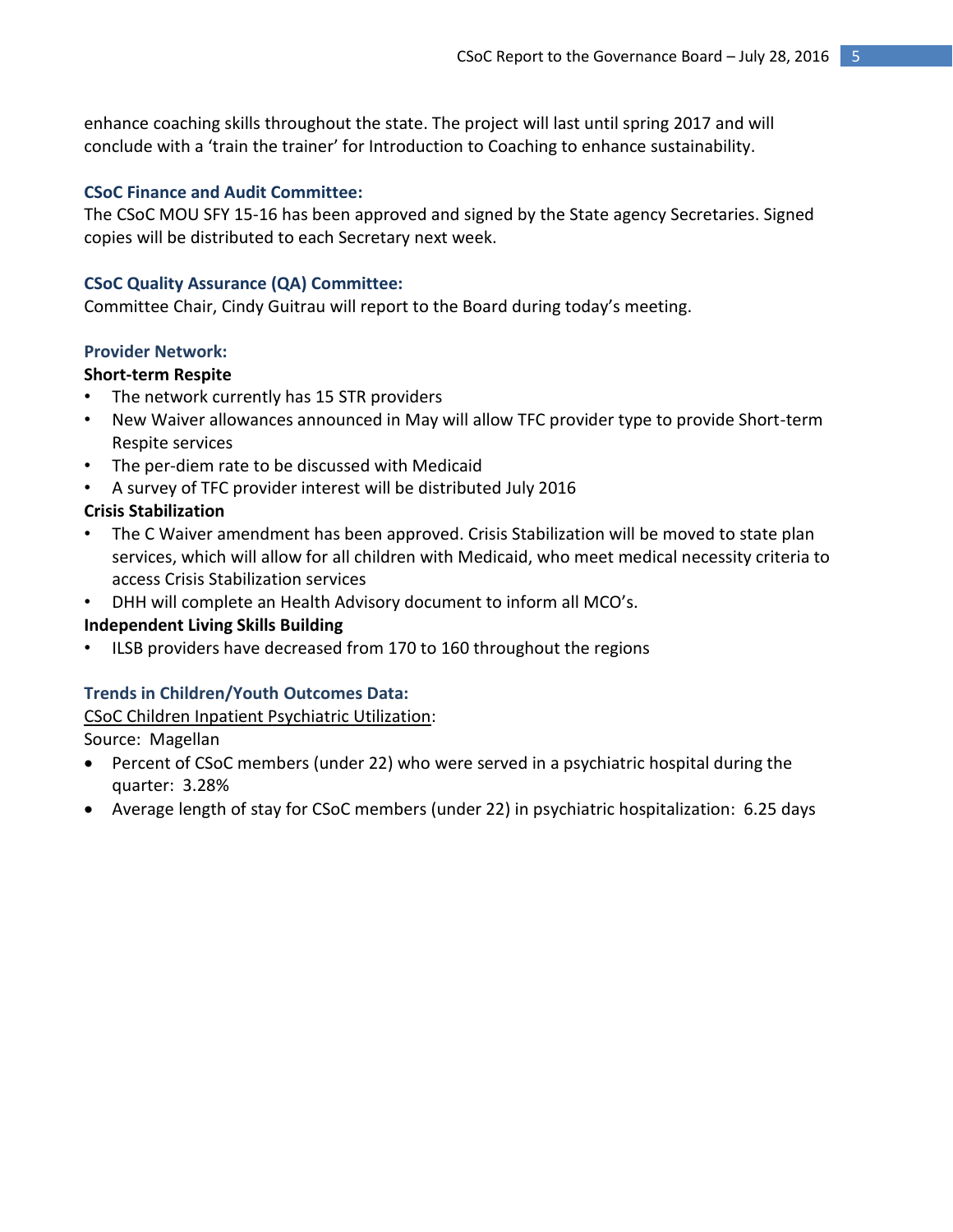

#### **MEMBER COUNT:** all members who **NUMBER OF CHILDREN UNDER AGE 22 ENROLLED TYPE OF** spent any days in **PERCENT ALOS SETTING** restrictive settings WITH MCO DURING **REPORTING PERIOD** (levels shown below) Inpatient 3.28% 6.25 Psychiatric 86 2,620 Hospital

## CSoC Children Inpatient Psychiatric Utilization

#### CSoC State Governance Board-July 2016

Magellan<br>Magellan

#### CANS Outcomes Data

#### Source: Magellan

29

Outcomes Findings: An analysis of the global CANS scores beginning at initial intake and then at discharge for 230 youth with valid data discharged during the quarter showed:

- A mean score decrease of 19.2 points
- 74.78% of youth showed improved clinical functioning

Although this remains a small sample size, the results continue to be promising. The WAAs have continued to submit initial and discharge CANS electronically on all youth. In the up coming quarters, we anticipate the ability to report CANS outcomes on a greater number of discharged youth.

### School Outcomes

#### Source: Magellan

The CANS school module which evaluates school functioning, should be regularly applied when children and youth initially enroll in CSoC, then every 180 days after enrollment and at discharge. This will offer a more consistent and objective picture of a youth's school functioning over time. For this quarter there was valid data on 234 youth discharged. The following results were documented:

- 73.24% showed improved school functioning
- 26.29% showed improved school attendance
- 65.26% showed improved school behavior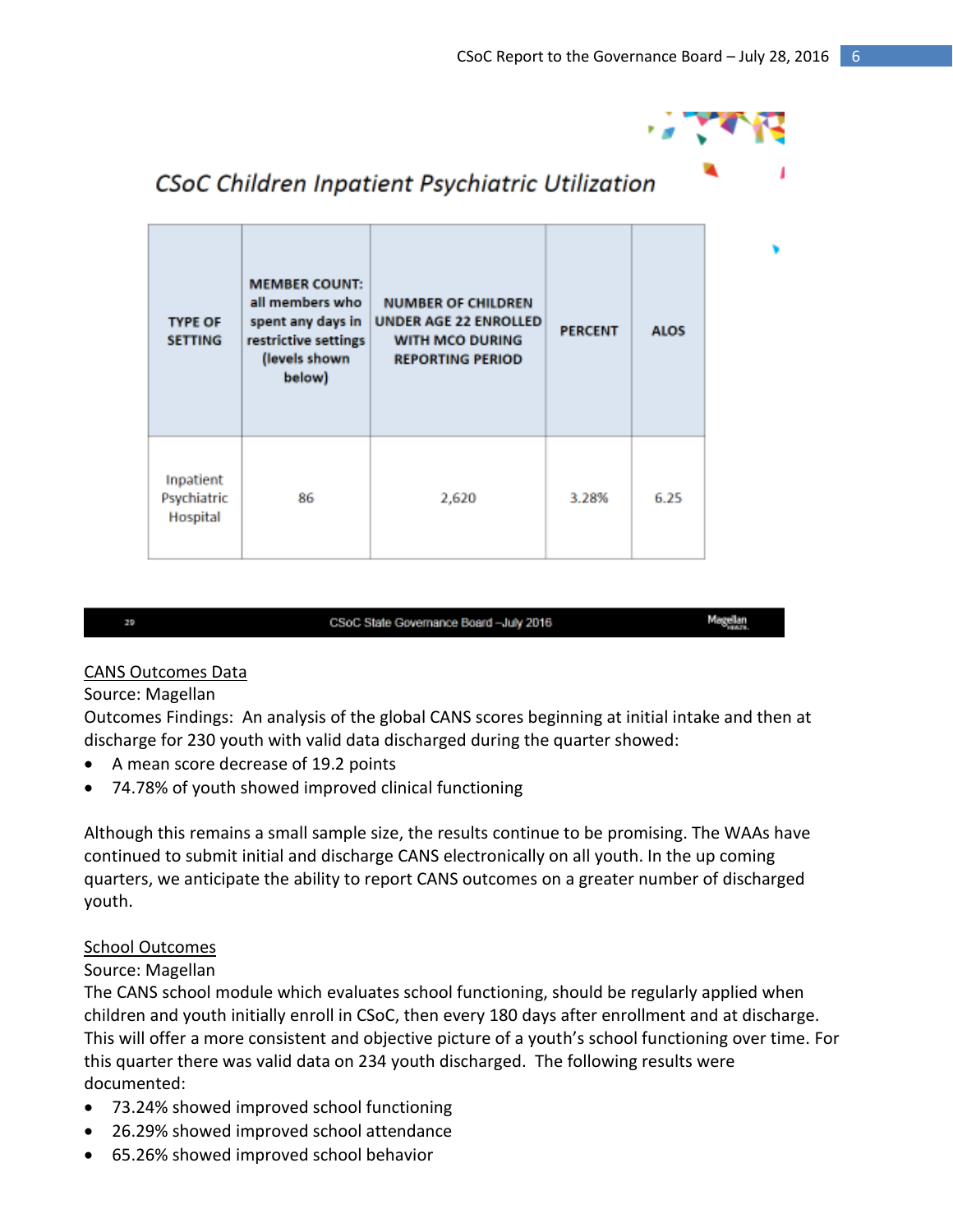Youth with an IEP: Source: Magellan

 A review of the enrollment for this time period indicates that approximately 32.99% of the children/youth enrolled in CSoC had a current IEP meaning that they are receiving special education services in the school system.

## Home and Community Based Services

Source: Magellan

 There continues to be an increased use of Home and Community Based Services, one of the factors that contributes to children and youth being able to stay successfully in their homes and communities.

Home and Community-Based Service Utilization



#### Home and Community-Based Service Utilization 60000 50000 40000 50000 20000 10000 ō 2012-2012-2012-2012-2015-2015-2015- 2015- 2014- 2014- 2014- 2014- 2015- 2015-2015-2015-2016-2013 2013 2013 2013 2014 2014 2014 2014 2015 2015 2015 2015 2016 2016 2016 2017 2016  $Q1$  $Q2$ QB  $Q<sub>d</sub>$  $Q_1$  $\alpha$  $Q3$  $Q4$  $Q1$  $Q2$  $08$  $Q4$ Q1  $Q2$  $Q<sub>3</sub>$  $Q4$  $_{01}$ Claims 2249 5929 7205 6719 7694 9514 14549 16424 22555 27594 50438 57510 45261 46985 47985 42128 46230

25

CSoC State Governance Board -July 2016

Magellan